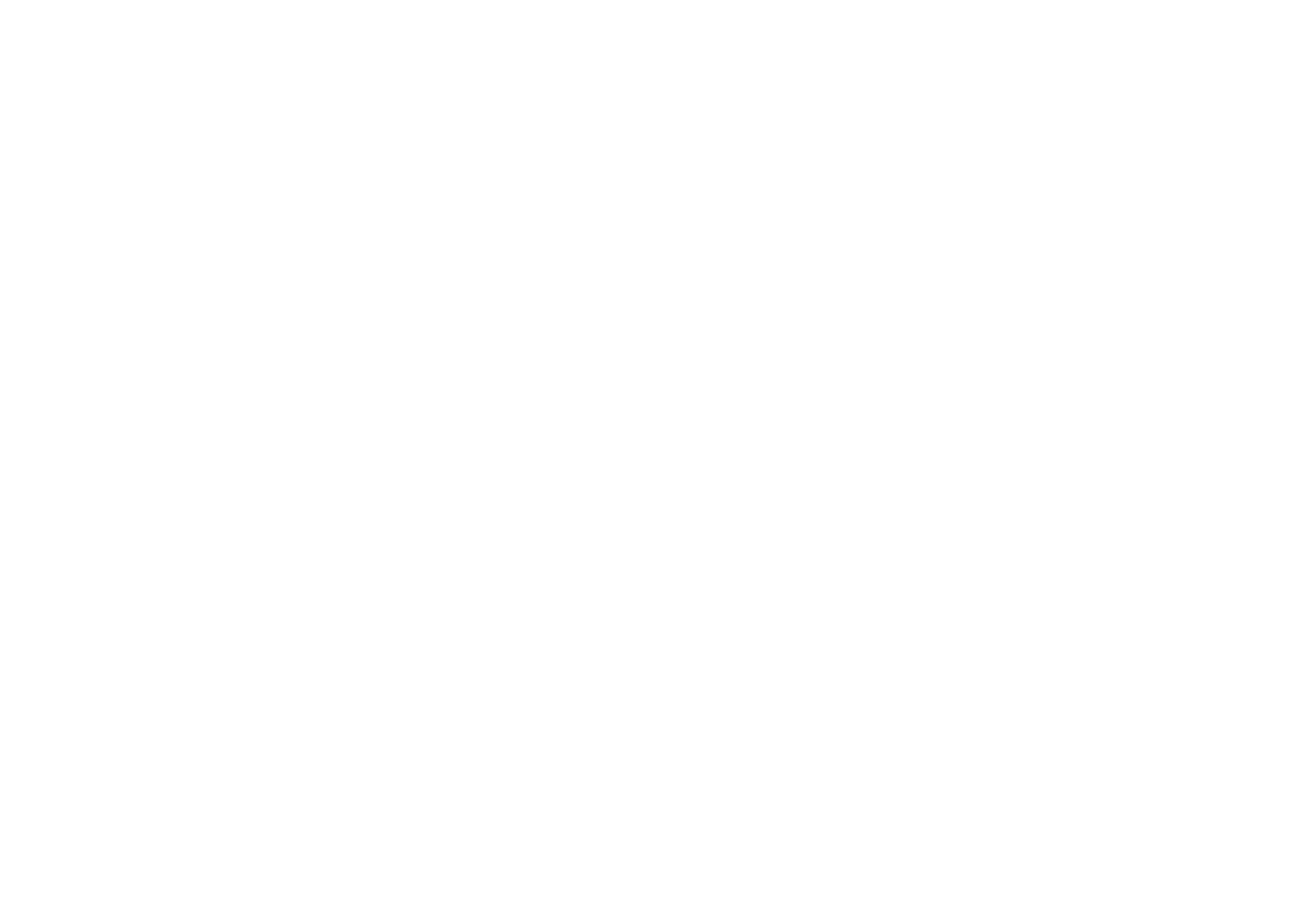The Parish Church of

## **Saint Luke**

Tolleshunt Knights with Tiptree



**COMMON WORSHIP**

**PARISH COMMUNION EASTER TO PENTECOST**

Printed by **St Luke's Church, Tiptree**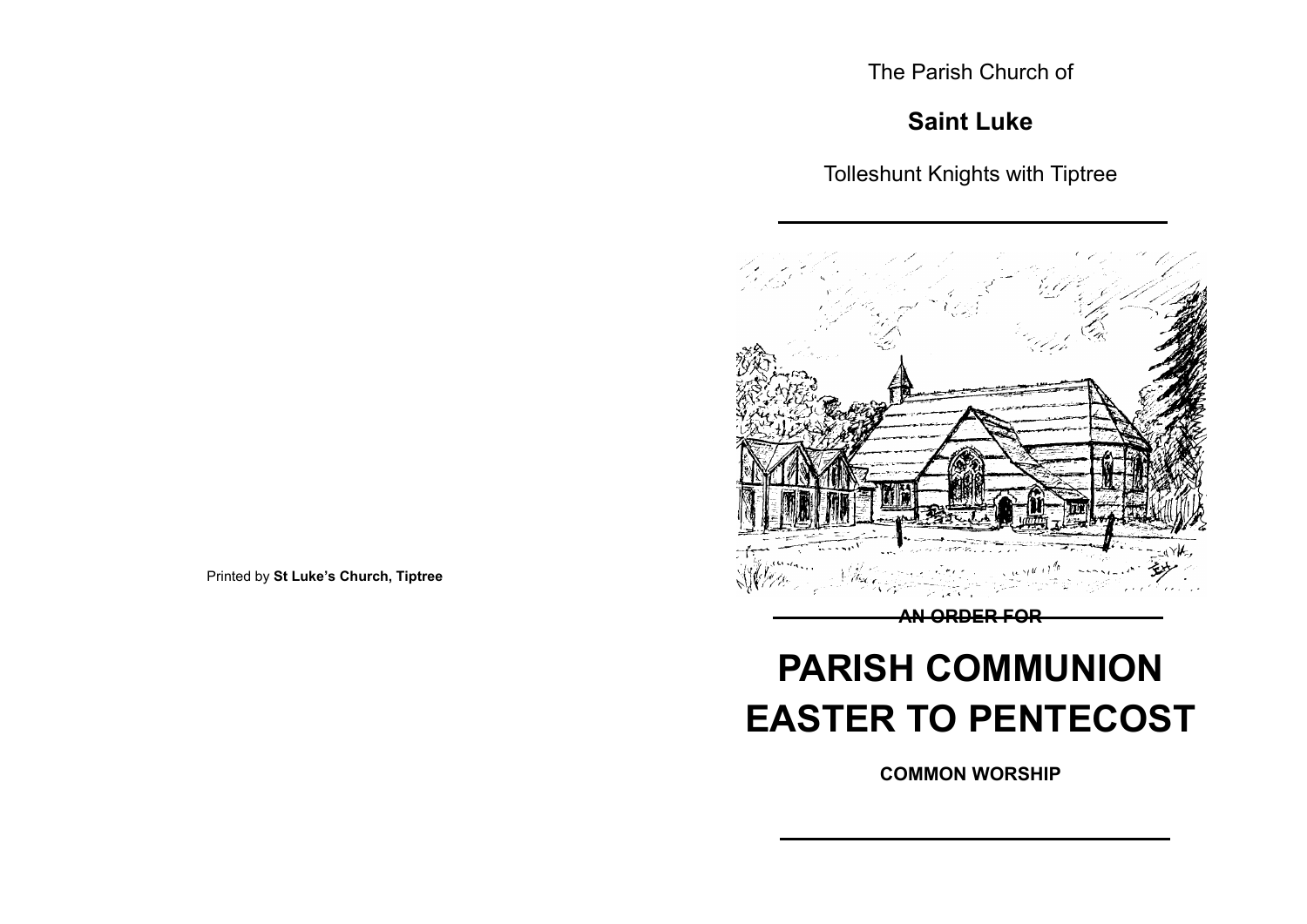## **We welcome you to the Parish Church of Saint Luke, Tiptree**



This Church is part of the Thurstable and Winstree Team Ministry. The people of Tiptree have worshipped here at Saint Luke's Church since 1856. More details about the Church and the Parish can be found in a booklet on sale in the lobby.

We have a **'loop' system** in the church for the benefit of those using a hearing aid - please switch them to the 'T' position.

**Large print** copies of this order of service are available from a sidesman, as you come in.

Please remember to switch off your **mobile phone**  before the service begins.

**Toilets** are available in the Church extension - please ask for directions.

If you would like to **make a donation** to the work of the church, please put your money in the plate at the left of the church door as you come in. Under the **Gift Aid Scheme** any tax paid by you on your donations can be reclaimed by the church, please speak to a sidesman if you can help the church in this way.

## **IN CASE OF FIRE:**

- $\bullet$  leave by the nearest available exit
- ◆ Teport to the Assembly Point on the Green behind the bus-stop.

**Please join in the service where indicated by the words in bold type.**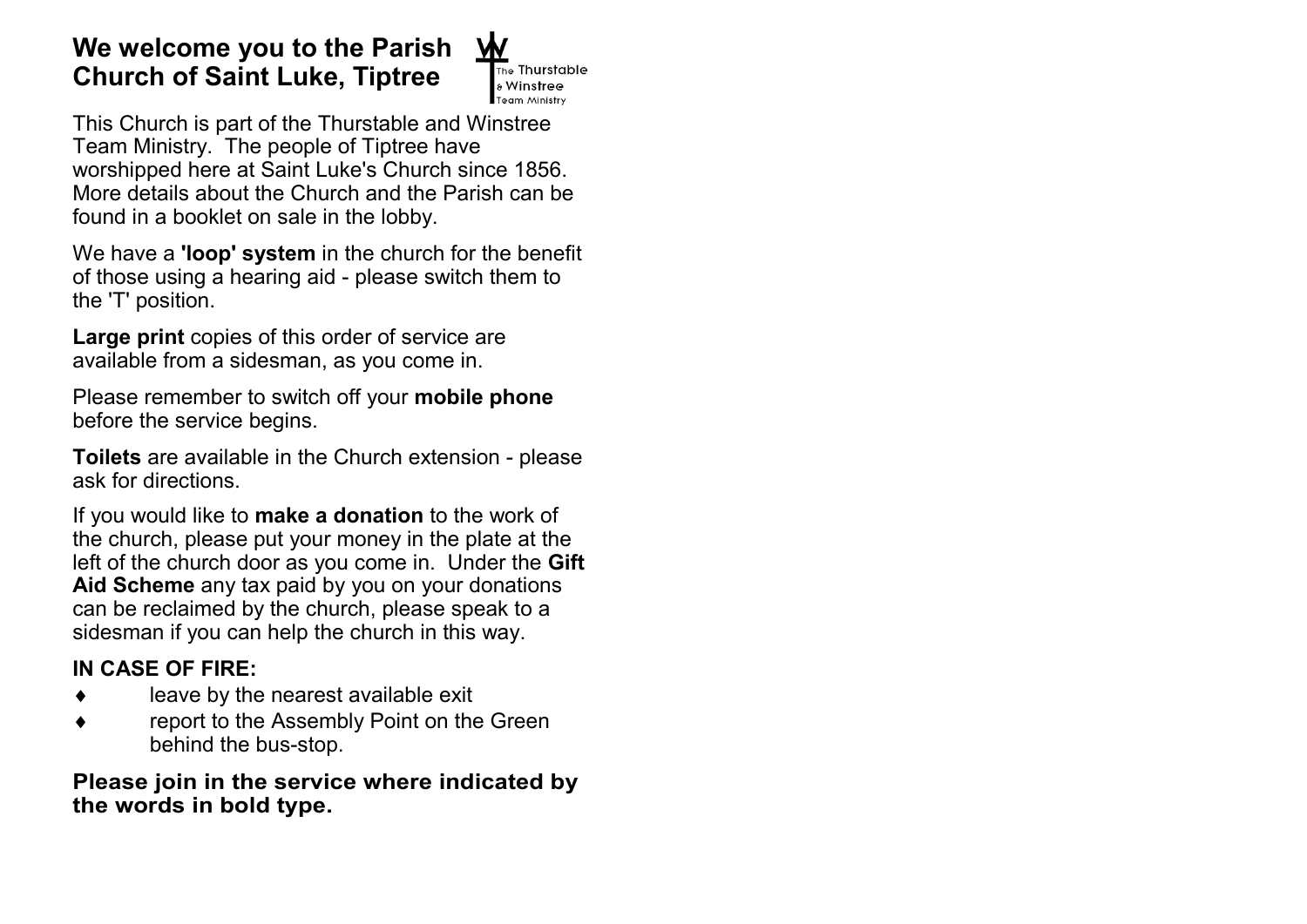Some material included in this service is copyright: © 1989 National Council of the Churches of Christ, USA Some material included in this service is copyright: © The Archbishops' Council 2000 Some material included in this service is copyright: © The Archbishops' Council 2006

## **THE GATHERING**

#### **Hymn**

## **The Greeting**

The Lord be with you

#### *All* **and also with you.**

Alleluia. Christ is risen.

*All* **He is risen indeed. Alleluia!**

#### **Prayer of Preparation**

*All* **Almighty God, to whom all hearts are open, all desires known, and from whom no secrets are hidden: cleanse the thoughts of our hearts by the inspiration of your Holy Spirit, that we may perfectly love you, and worthily magnify your holy name; through Christ our Lord. Amen.**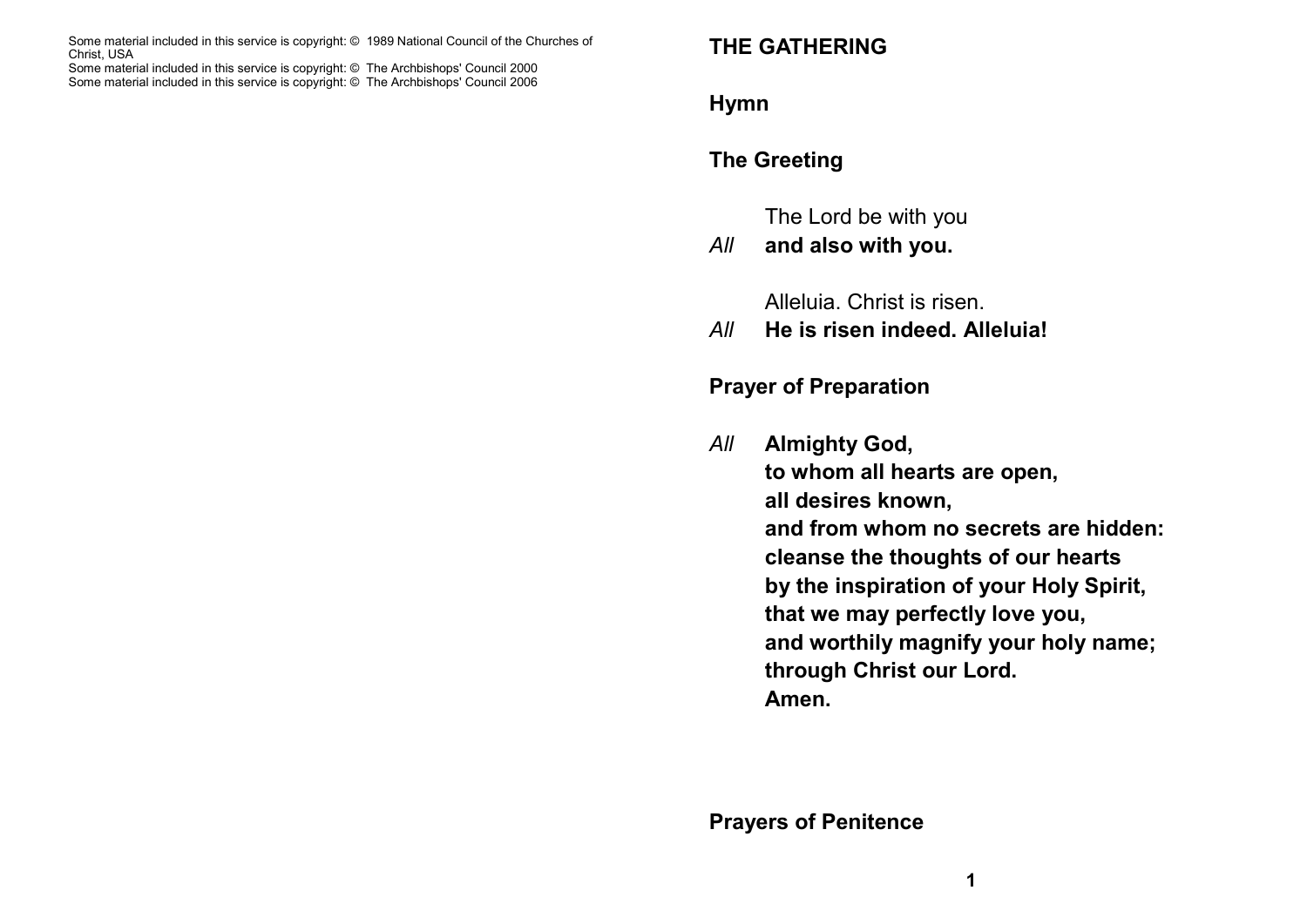*The minister uses these or other suitable words*

In baptism we died with Christ, so that as Christ was raised from the dead, we might walk in newness of life.

Let us receive new life in him as we confess our sins in penitence and faith.

#### *Please kneel or sit*

*All* **Most merciful God, Father of our Lord Jesus Christ, we confess that we have sinned in thought, word and deed. We have not loved you with our whole heart. We have not loved our neighbours as ourselves. In your mercy forgive what we have been, help us to amend what we are, and direct what we shall be; that we may do justly, love mercy, and walk humbly with you, our God. Amen.**

> May the God of love and power, forgive *you* and free *you* from *your* sins, heal and strengthen *you* by his Spirit, and raise *you* to new life in Christ our Lord.

#### *All* **Amen. Gloria in Excelsis**

*Please stand*

## All **[Glory to God, glory to God, glory to God Copyright acknowledgment (where not already indicated above):**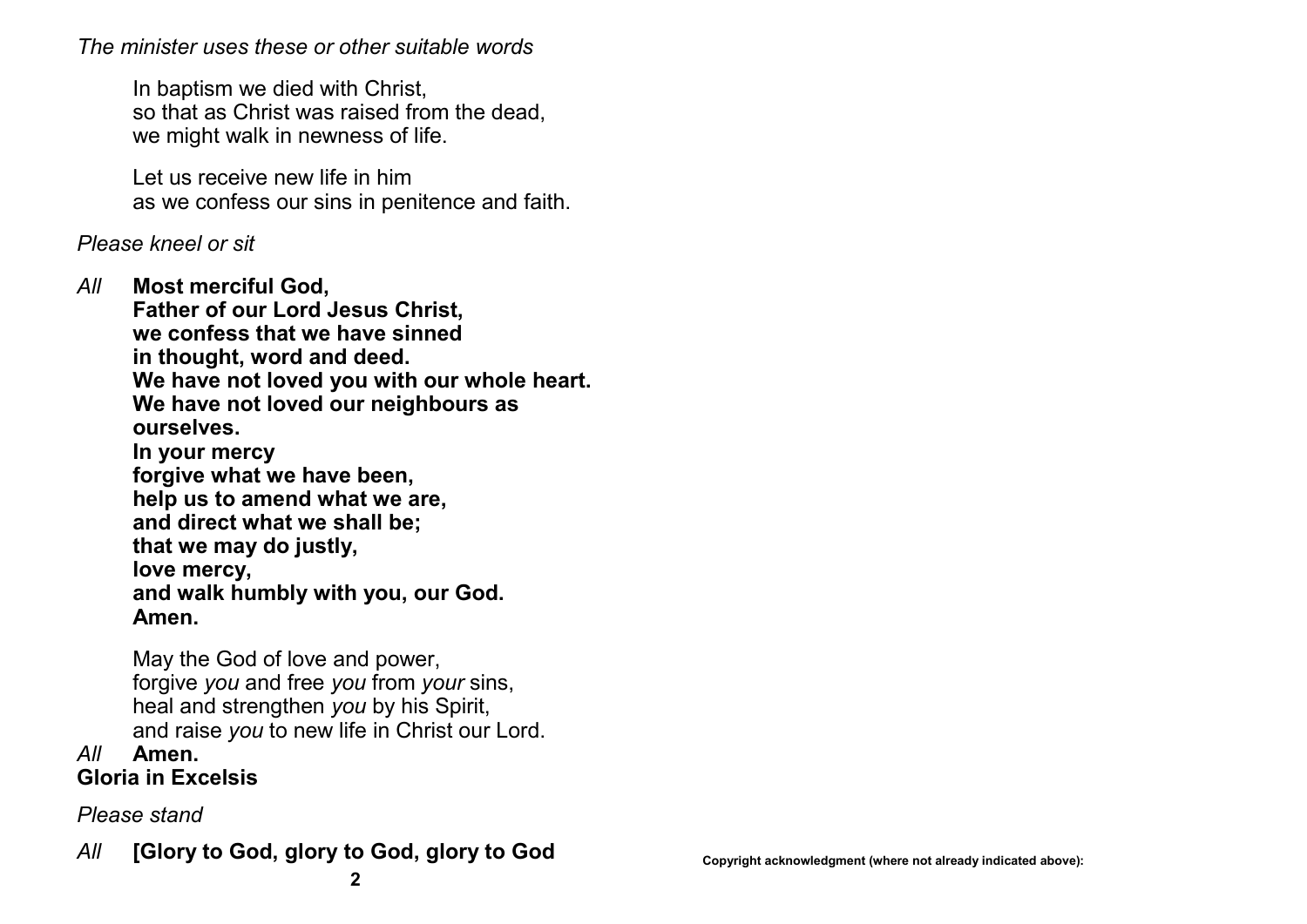Go in the peace of Christ. Alleluia, Alleluia.

*All* **Thanks be to God. Alleluia, Alleluia.**

*The ministers and people depart.*

As on every Sunday, there is an opportunity to meet in the hall in the extension for refreshments after the service. We hope that you will join us.

Please see the Weekly Notice Sheet for details of today's Hymns and Readings, as well as Notices about events in and around the Parish this week.

You are welcome to have a look at the library of Christian books on the shelves by the main door, and borrow one if you would like to.

There is a plate by the door as you leave if you missed the opportunity to make your donation earlier.

The Church is open daily for prayer and reflection, please do call in anytime you are passing.

**in the highest.]**

**Glory to God in the highest, and peace to his people on earth.**

**Lord God, heavenly King, almighty God and Father, we worship you, we give you thanks, we praise you for your glory.**

**[Glory to God, glory to God, glory to God in the highest.]**

**Lord Jesus Christ, only Son of the Father, Lord God, Lamb of God, you take away the sin of the world: have mercy on us; you are seated at the right hand of the Father: receive our prayer.**

**[Glory to God, glory to God, glory to God in the highest.]**

**For you alone are the Holy One, you alone are the Lord, you alone are the Most High, Jesus Christ, with the Holy Spirit, in the glory of God the Father.**

**[Glory to God, glory to God, glory to God in the highest.]**

**The Collect**

*The president introduces a period of silent prayer before saying the Collect.*

*At the end*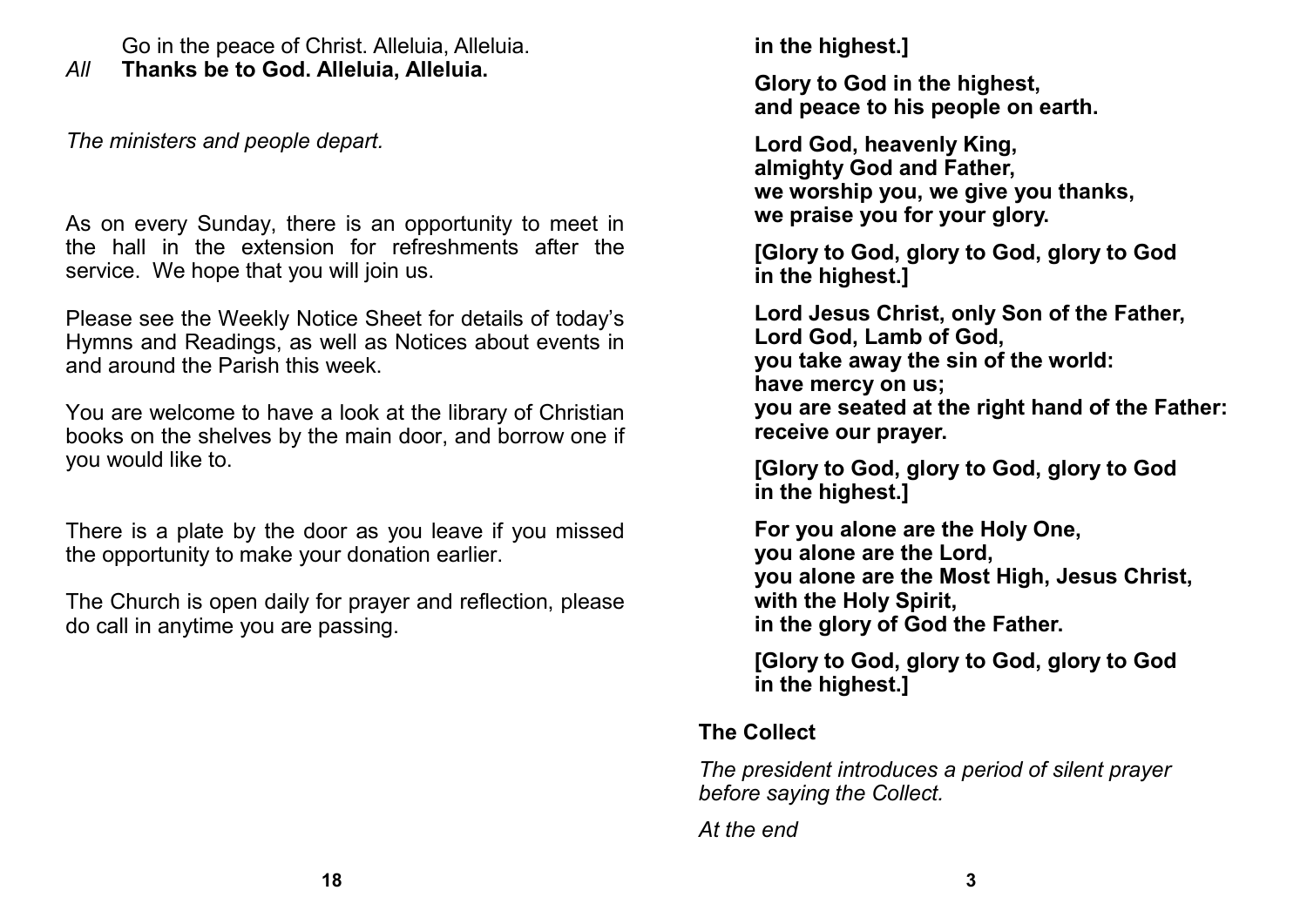*All* **Amen.**

## **THE LITURGY OF THE WORD**

## **Readings**

*Please sit*

## *At the end the reader says*

This is the word of the Lord.

# *All* **Thanks be to God.**

## **Hymn**

## **Gospel Reading**

Hear the Gospel of our Lord Jesus Christ according to *N*.

*All* **Glory to you, O Lord.**

*At the end*

This is the Gospel of the Lord.

*All* **Praise to you, O Christ.**

## **Sermon**

## **The Creed**

*All* **We believe in one God, the Father, the Almighty, maker of heaven and earth, of all that is, seen and unseen.** 

God, the Son,

who in bursting from the grave has won a glorious victory,

give *you* joy as *you* share the Easter faith.

*All* **Amen.**

God, the Holy Spirit,

who filled the disciples with the life of the risen

Lord,

empower *you* and fill *you* with Christ's peace.

*All* **Amen.**

And the blessing of God almighty, the Father, the Son, and the Holy Spirit, be among *you* and remain with *you* always.

*All* **Amen.**

**Blessing** (on other occasions)

*This or an alternative blessing may be used*

The God of peace, who brought again from the dead our Lord Jesus, that great shepherd of the sheep, make you perfect in every good work to do his will; and the blessing of God almighty, the Father, the Son, and the Holy Spirit, be among you and remain with you always. *All* **Amen.**

*A minister says*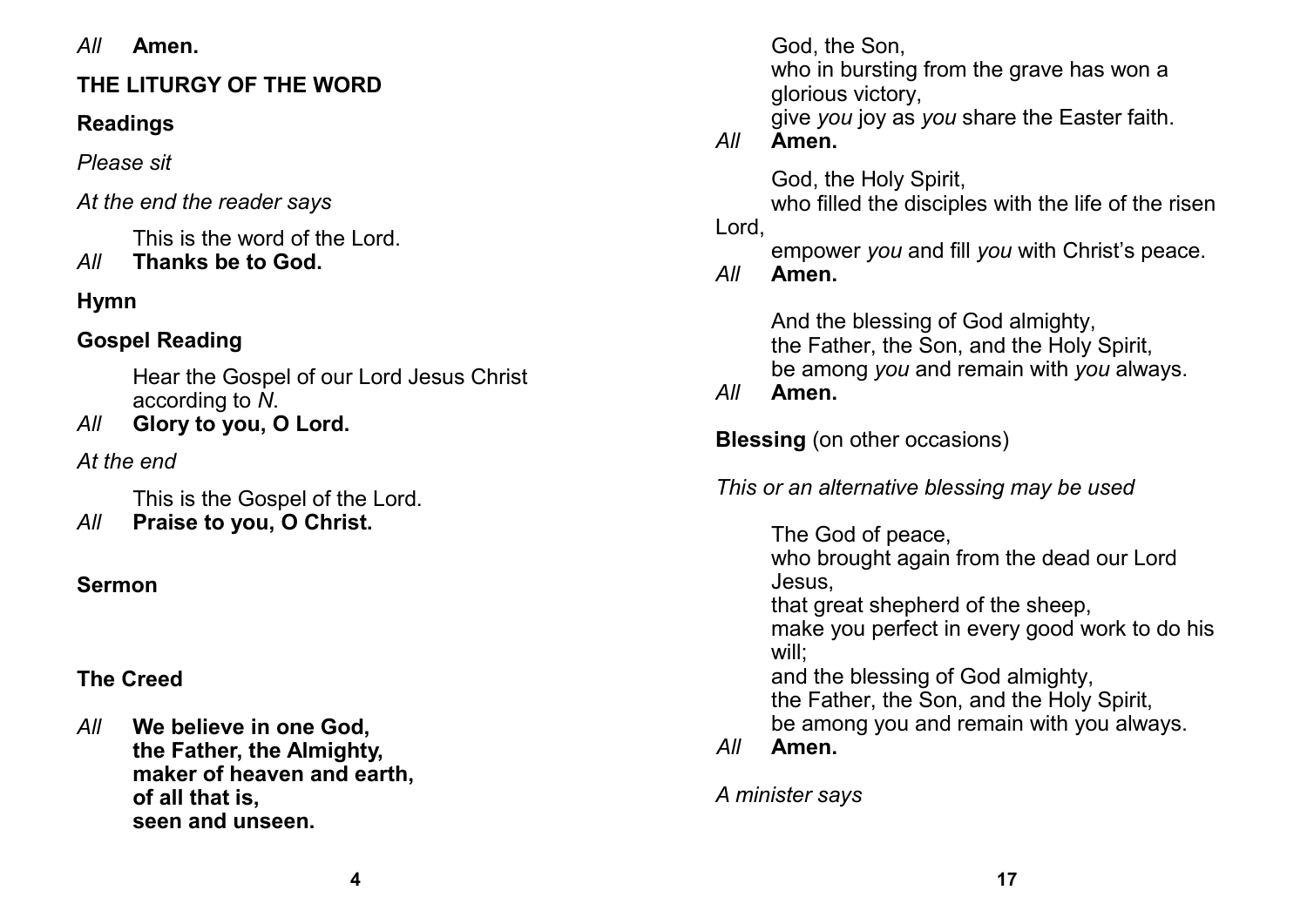**we whom the Spirit lights give light to the world. Keep us firm in the hope you have set before us, so we and all your children shall be free, and the whole earth live to praise your name; through Christ our Lord. Amen.**

#### **THE DISMISSAL**

## **Hymn**

## **Dismissal Gospel** (Easter Day)

Hear the Gospel of our Lord Jesus Christ according to John.

*All* **Glory to you, O Lord.**

Jesus said, 'I am the resurrection and the life. Those who believe in me, even though they die, will live, and everyone who lives and believes in me will never die.

*John 11:25-26*

This is the gospel of the Lord.

*All* **Praise to you, O Christ.**

## **Blessing on Easter Day**

God, the Father, by whose love Christ was raised from the dead, open to *you* who believe the gates of everlasting life.

*All* **Amen.**

**We believe in one Lord, Jesus Christ, the only Son of God, eternally begotten of the Father, God from God, Light from Light, true God from true God, begotten, not made, of one Being with the Father; through him all things were made. For us and for our salvation he came down from heaven, was incarnate from the Holy Spirit and the Virgin Mary and was made man. For our sake he was crucified under Pontius Pilate; he suffered death and was buried. On the third day he rose again in accordance with the Scriptures; he ascended into heaven and is seated at the right hand of the Father. He will come again in glory to judge the living and the dead, and his kingdom will have no end.** 

**We believe in the Holy Spirit, the Lord, the giver of life, who proceeds from the Father and the Son, who with the Father and the Son is worshipped and glorified, who has spoken through the prophets. We believe in one holy catholic and apostolic Church. We acknowledge one baptism for the forgiveness of sins.**

**We look for the resurrection of the dead,**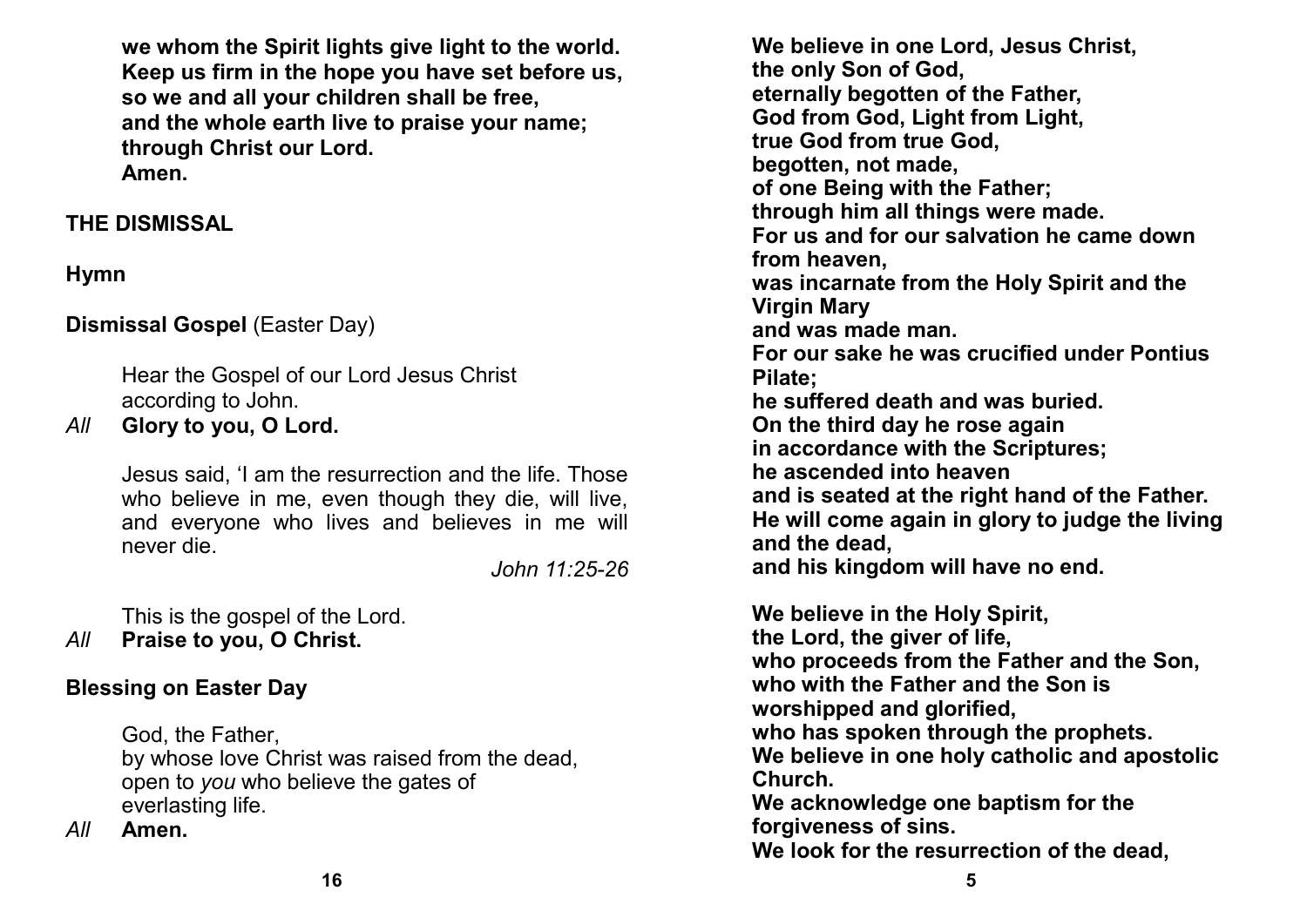**and the life of the world to come. Amen.** 

#### **Prayers of Intercession**

*Please kneel or sit*

*These responses may be used*

Lord, in your mercy *All* **hear our prayer.**

*or*

Lord, hear us *All* **Lord, graciously hear us.**

*or*

Lord, come to bless us *All* **and fill us with your Spirit.**

*And at the end*

Merciful Father,

*All* **accept these prayers for the sake of your Son our Saviour Jesus Christ. Amen.**

## **THE LITURGY OF THE SACRAMENT**

**The Peace**

*The president says the invitation to communion* 

Alleluia. Christ our passover is sacrificed for us.

#### *All* **Therefore let us keep the feast. Alleluia.**

*Everyone is welcome at the altar rail. Communicant members of any church denomination are welcome to receive the sacrament. Alternatively, to receive a blessing, please keep your hands below the rail.* 

*At the distribution the minister says to each communicant*

> The body of Christ keep you in eternal life. The blood of Christ keep you in eternal life.

*The communicant replies each time* **Amen,** *and then receives.*

## **Prayers after Communion**

*The Post Communion Prayer is said, followed by:*

**Father of all,**

**we give you thanks and praise, that when we were still far off you met us in your Son and brought us home.**

**Dying and living, he declared your love, gave us grace, and opened the gate of glory. May we who share Christ's body live his risen life;**

**we who drink his cup bring life to others;**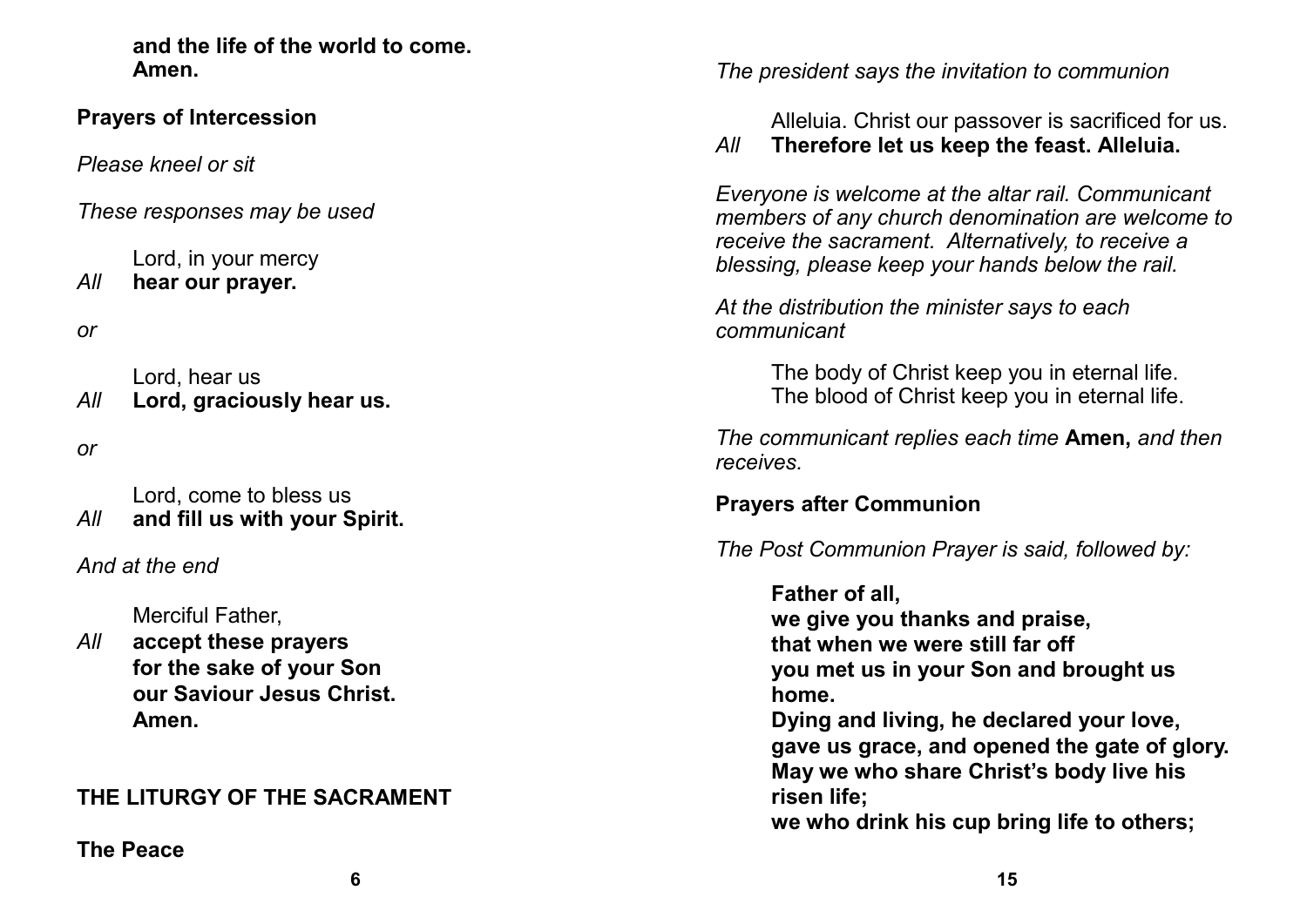**All Lord, our hearts hunger for you; give us this bread always.**

#### **Agnus Dei**

*All* **Lamb of God, you take away the sin of the world, have mercy on us.**

> **Lamb of God, you take away the sin of the world, have mercy on us.**

**Lamb of God, you take away the sin of the world, grant us peace.**

*or:*

*All* **Jesus, Lamb of God, have mercy on us.**

> **Jesus, bearer of our sins, have mercy on us.**

**Jesus, redeemer of the world, grant us peace.**

**Giving of Communion**

*Please stand*

*The president uses these or other suitable words*

The risen Christ came and stood among his disciples and said, 'Peace be with you'. Then were they glad when they saw the Lord. Alleluia.

The peace of the Lord be always with you *All* **and also with you.**

Let us offer one another a sign of peace.

*All may exchange a sign of peace.*

## **Preparation of the Table**

**Hymn**

*The gifts of the people may be gathered and presented.* 

*The table is prepared and bread and wine are placed upon it.* 

*The president takes the bread and wine and uses these or other suitable words*

> Creator of all, you wash away our sins,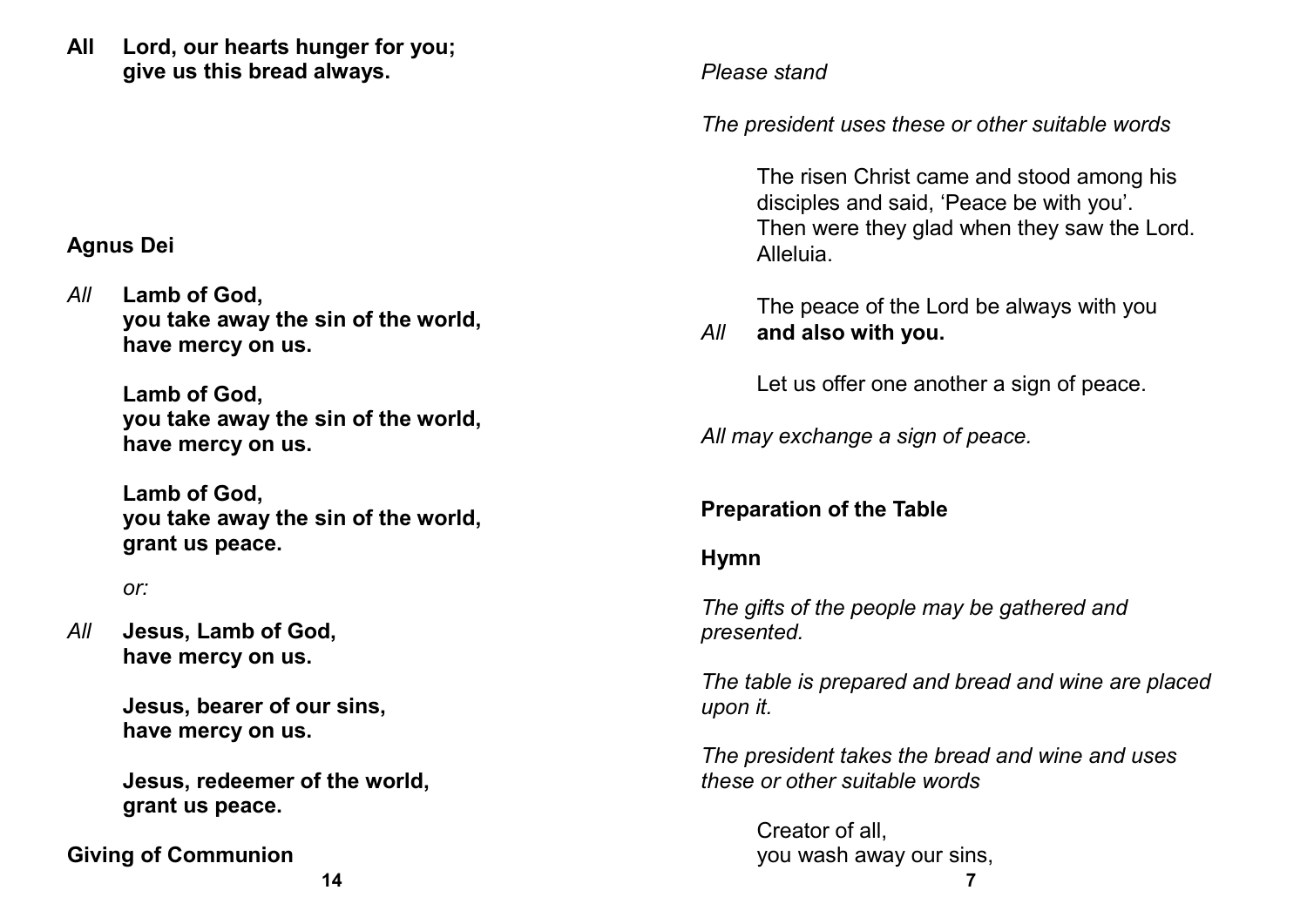you give us new birth by the Spirit, and redeem us in the blood of Christ. As we celebrate the resurrection, renew your gift of life within us. We ask this in the name of Jesus Christ the risen Lord.

**All Amen.**

Risen Lord Jesus Christ,

we believe you, and all we have heard is true. When you break bread

may we recognize you as the fire that burns within us,

that we may bring light to your world. **Amen.**

Be present, be present, Lord Jesus Christ, our risen high priest; make yourself known in the breaking of bread. **Amen.**

Blessed are you, Lord God of all creation. In your loving care you spread before us the table of life and give us the cup of salvation to drink. Keep us always in the fold of our Saviour and our Shepherd, your Son, Jesus Christ our Lord. **Blessed be God for ever.**

*Please kneel or sit*

with all who stand before you in earth and heaven. we worship you, Father almighty, in songs of everlasting praise:

*All* **Blessing and honour and glory and power be yours for ever and ever. Amen.**

## **The Lord's Prayer**

As our Saviour taught us, so we pray

*All* **Our Father in heaven, hallowed be your name, your kingdom come, your will be done, on earth as in heaven. Give us today our daily bread. Forgive us our sins as we forgive those who sin against us. Lead us not into temptation but deliver us from evil. For the kingdom, the power, and the glory are yours now and for ever. Amen.**

## **Breaking of the Bread**

Jesus says, I am the bread of life, whoever eats this bread will live for ever.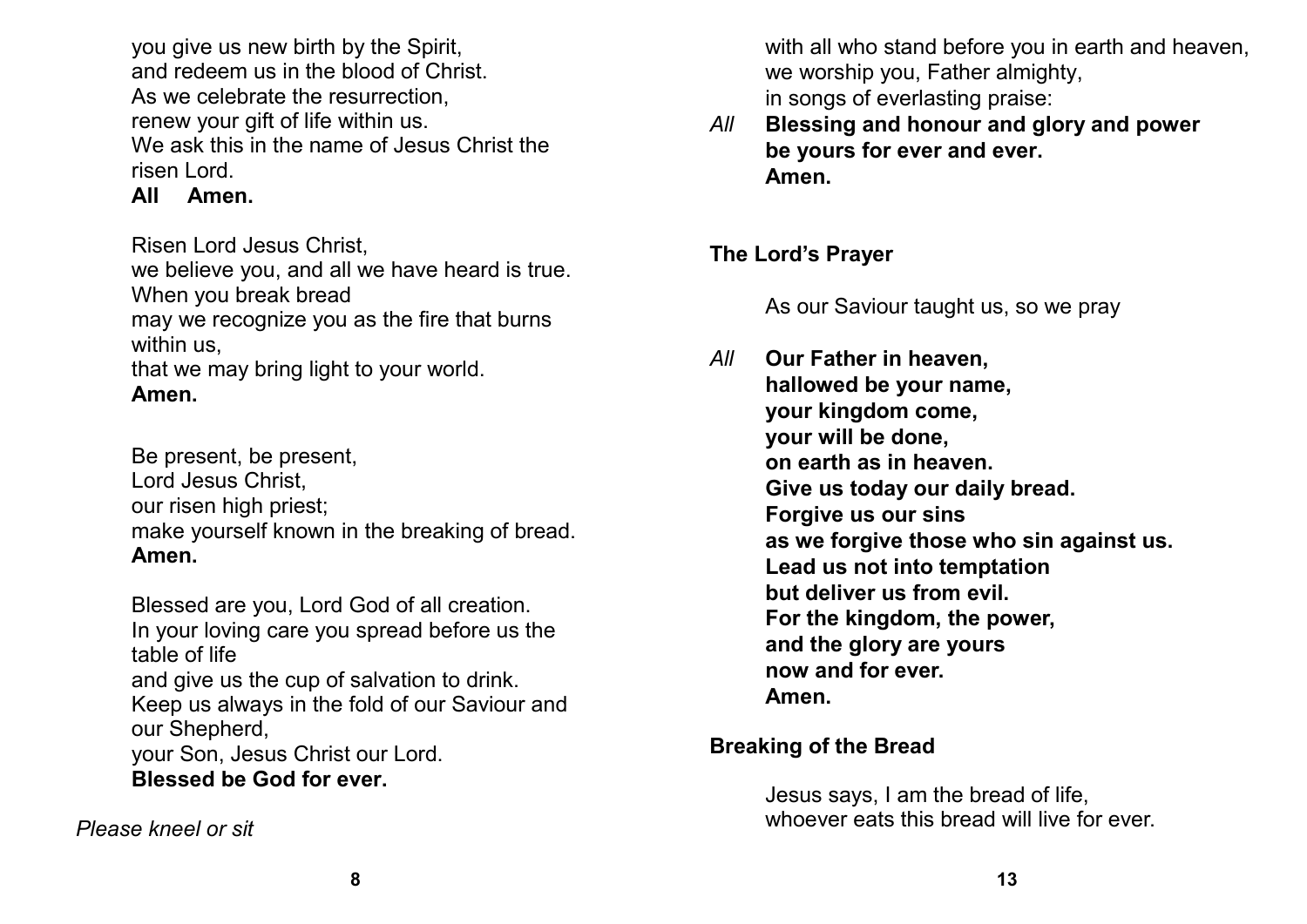he took the cup and gave you thanks; he gave it to them, saying: Drink this, all of you; this is my blood of the new covenant, which is shed for you and for many for the forgiveness of sins. Do this, as often as you drink it, in remembrance of me.

Therefore, heavenly Father, we remember his offering of himself made once for all upon the cross; we proclaim his mighty resurrection and glorious ascension; we look for the coming of your kingdom, and with this bread and this cup we make the memorial of Christ your Son our Lord.

*All* **Christ has died: Christ is risen: Christ will come again.**

> Accept through him, our great high priest, this our sacrifice of thanks and praise, and as we eat and drink these holy gifts in the presence of your divine majesty, renew us by your Spirit, inspire us with your love and unite us in the body of your Son, Jesus Christ our Lord.

Through him, and with him, and in him, in the unity of the Holy Spirit,

**The Eucharistic Prayer** (Prayer A)

The Lord is here.

*All* **His Spirit is with us.**

Lift up your hearts.

*All* **We lift them to the Lord.**

Let us give thanks to the Lord our God.

*All* **It is right to give thanks and praise.**

#### *Preface for Easter*

It is indeed right, our duty and our joy, always and everywhere to give you thanks, almighty and eternal Father, and in these days of Easter to celebrate with joyful hearts the memory of your wonderful works. For by the mystery of his passion Jesus Christ, your risen Son, has conquered the powers of death and hell and restored in men and women the image of your glory. He has placed them once more in paradise and opened to them the gate of life eternal. And so, in the joy of this Passover, earth and heaven resound with gladness, while angels and archangels and the powers of all creation sing for ever the hymn of your glory: